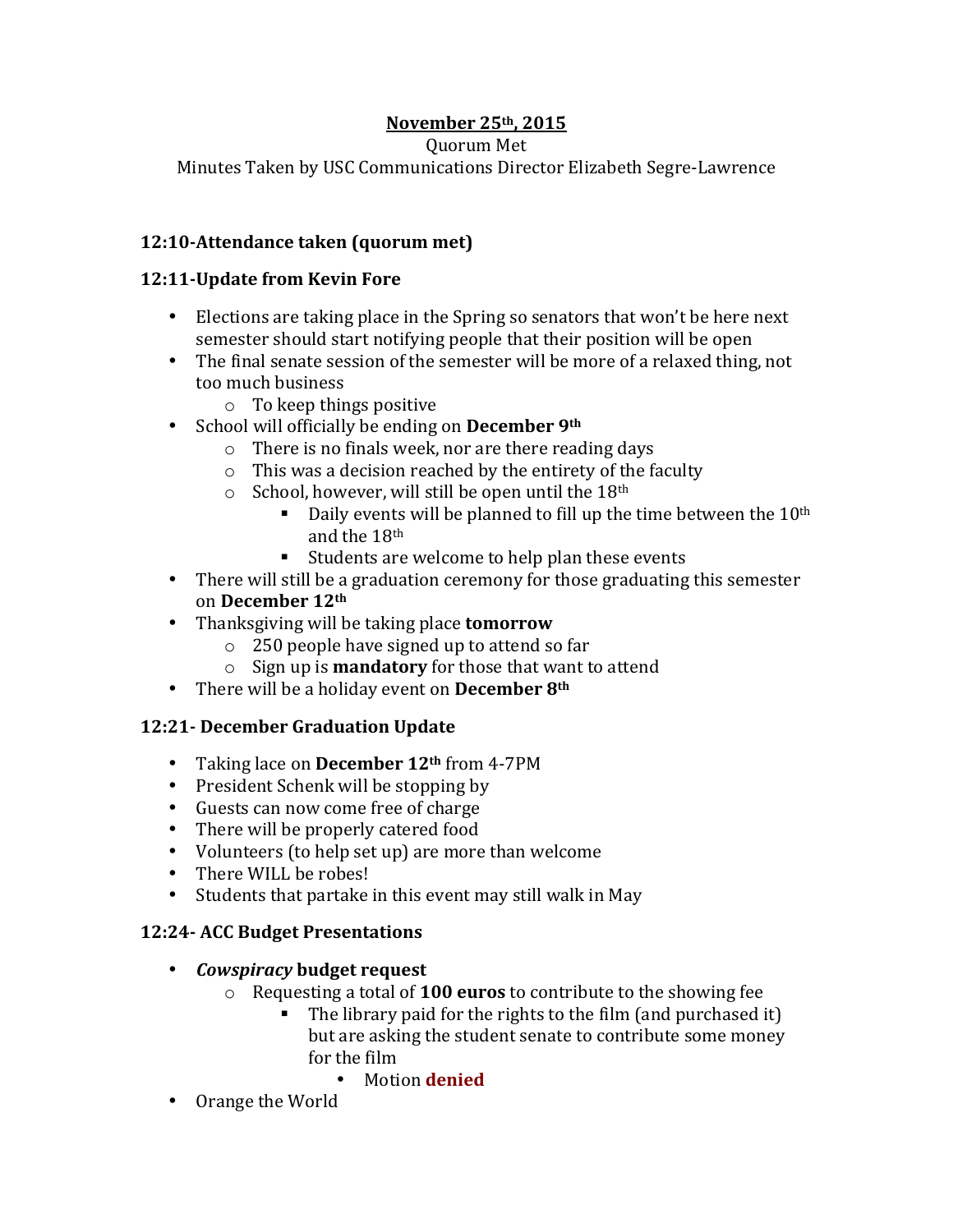- $\circ$  The event will take place today and is being held by the Contemporary Feminist Theory Class
	- $\blacksquare$  A panel discussion with feminist group, Femen
- o Requesting a total of **390 euros** for speaker fees and a Polaroid camera film
	- This will be reimbursed
	- Usually senate does not handle speaker fees unless they're for someone who works in France. Because the speaker in question does work in France, the fees can be covered.
		- Motion to **edit** 
			- o From 390 euros to 100 euros
				- **.** Motion **denied**. Budget is still at **300**
				- **euros.**
		- Motion to **edit** 
			- $\circ$  From 390 euros to 90 euros
				- **E** Motion **approved.**
		- Motion to approve (for 90 euros)
			- o Motion **passed**

### **12:48- Holiday Bash Discussion**

- The executive team will be holding a small get-together for the AUP community as an opportunity to decompress
- The event will take place on **December** 8<sup>th</sup>
- Student Media will be contributing to this event both in terms of action and financially
- Ugly sweater party???
- Pajama party??
- There will be a Christmas tree!!!!
- Hot chocolate??
- Fondue?
- Hot wine?? S'mores?

### **12:59- New Business**

- Senate White elephant vs Secret Santa
	- $\circ$  White Elephant (10 euro limit)

### **1:02- Social Committee Presenation**

- Vigil (successful)
- Stress Management Workshop (November  $23^{rd}$ )
- Discussion of the Paris Attacks (November  $25<sup>th</sup>$ )
- Orange the World (November  $25<sup>th</sup>$ )
- Yoga Club (biweekly)
- French Improv Workshop (November 25<sup>th</sup>)